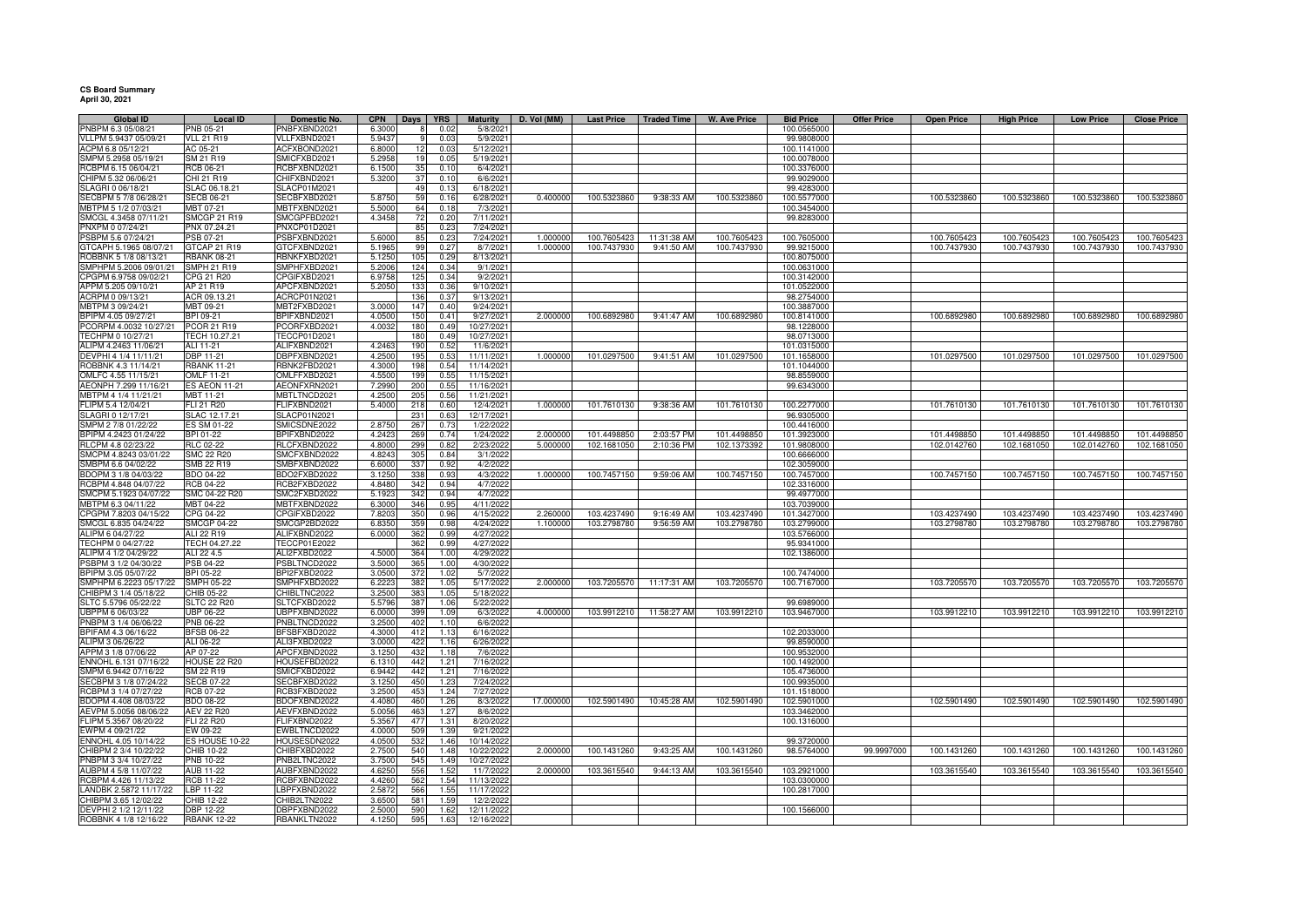| <b>Global ID</b>                               | <b>Local ID</b>                   | Domestic No.                 | <b>CPN</b><br>Days <b>YRS</b>                    | <b>Maturity</b>         | D. Vol (MM) | <b>Last Price</b> | <b>Traded Time</b> | <b>W. Ave Price</b> | <b>Bid Price</b>          | <b>Offer Price</b> | <b>Open Price</b> | <b>High Price</b> | <b>Low Price</b> | <b>Close Price</b> |
|------------------------------------------------|-----------------------------------|------------------------------|--------------------------------------------------|-------------------------|-------------|-------------------|--------------------|---------------------|---------------------------|--------------------|-------------------|-------------------|------------------|--------------------|
| SMCGL 5 3/8 12/22/22                           | <b>SMCGP 22 R20</b>               | SMCGPFBD2022                 | 5.3750<br>601<br>1.65                            | 12/22/2022              |             |                   |                    |                     | 98.2645000                |                    |                   |                   |                  |                    |
| FLIPM 5.0496 01/07/23                          | CPI 01-23 R20                     | CPIFXBND2023                 | 5.0496<br>617<br>1.69                            | 1/7/2023                |             |                   |                    |                     | 103.3405000               |                    |                   |                   |                  |                    |
| PSBPM 4 1/2 02/04/23                           | PSB 02-23                         | SBFXBND2023                  | 4.5000<br>645<br>1.77                            | 2/4/2023                |             |                   |                    |                     | 100.8410000               |                    |                   |                   |                  |                    |
| RCBPM 3 3/4 02/11/23                           | RCB 02-23                         | RCBLTNCD2023                 | 3.7500<br>652<br>1.79                            | 2/11/2023               |             |                   |                    |                     |                           |                    |                   |                   |                  |                    |
| BDOPM 3 5/8 02/18/23                           | <b>BDO 02-23</b>                  | BDOLTNCD2023                 | 659<br>3.6250<br>1.80<br>1.81                    | 2/18/2023               |             |                   |                    |                     |                           |                    |                   |                   |                  |                    |
| EWPM 4 1/2 02/21/23<br>GTCAPH 5.0937 02/27/23  | EW 02-23<br>GTCAP 23 R20          | WBFXBND2023<br>GTCFXBND2023  | 4.5000<br>662<br>5.0937<br>668<br>1.83           | 2/21/2023<br>2/27/2023  |             |                   |                    |                     | 101.7363000<br>98.6612000 |                    |                   |                   |                  |                    |
| SMPHPM 5.663 03/01/23                          | SMPH 23 R21                       | SMPHFXBD2023                 | 5.6630<br>670<br>1.83                            | 3/1/202                 |             |                   |                    |                     | 100.2711000               |                    |                   |                   |                  |                    |
| SMCPM 6 1/4 03/19/23                           | SMC 23 R21                        | SMCFXBND2023                 | 6.2500<br>688<br>1.88                            | 3/19/202                |             |                   |                    |                     | 104.9751000               |                    |                   |                   |                  |                    |
| MBTPM 4 1/2 04/24/23                           | MBT 04-23                         | <b>MBTFXBND2023</b>          | 4.5000<br>724<br>1.98                            | 4/24/2023               |             |                   |                    |                     | 101.8998000               |                    |                   |                   |                  |                    |
| PNBPM 3 7/8 04/26/23                           | PNB 04-23                         | PNBLTNCD2023                 | 3.8750<br>726<br>1.99                            | 4/26/2023               |             |                   |                    |                     |                           |                    |                   |                   |                  |                    |
| EDCPM 4.7312 05/03/23                          | EDC 23 R19                        | EDCFXBND2023                 | 4.7312<br>733<br>2.01                            | 5/3/202                 |             |                   |                    |                     | 102.3583000               |                    |                   |                   |                  |                    |
| SECBPM 3 7/8 05/08/23                          | ECB 05-23                         | ECBLTNC2023                  | 3.8750<br>738<br>2.02                            | 5/8/202                 |             |                   |                    |                     |                           |                    |                   |                   |                  |                    |
| BPIPM 3 3/4 05/24/23                           | BPI 05-23                         | PILTNCD2023                  | 3.7500<br>754<br>2.06                            | 5/24/202                |             |                   |                    |                     |                           |                    |                   |                   |                  |                    |
| ACPM 3.92 07/07/23                             | AC 23 R22                         | ACFXBOND2023                 | 3.9200<br>798<br>2.19                            | 7/7/2023                |             |                   |                    |                     | 97.3792000                |                    |                   |                   |                  |                    |
| SMCGL 4.7575 07/11/23                          | <b>SMCGP 23 R21</b>               | SMCGPFBD2023                 | 2.20<br>4.757<br>802                             | 7/11/2023               | 2.010000    | 101.6842400       | 2:22:53 PM         | 101.4620986         | 97.9708000                |                    | 101.1589410       | 101.6842400       | 101.1589410      | 101.6842400        |
| GLOPM 5.2792 07/17/23                          | GLO 23 R20                        | GLOFXBND2023                 | 2.21<br>5.2792<br>808                            | 7/17/2023               | 1.000000    | 103.8631380       | 9:45:01 AM         | 103.8631380         | 103.7598000               |                    | 103.8631380       | 103.8631380       | 103.8631380      | 103.8631380        |
| RLCPM 3.683 07/17/23<br>SMPHPM 2.4565 08/05/23 | RLC 07-23<br>SMPH 08-23           | RLCFXBND2023<br>SMPH2FBD2023 | 2.21<br>3.6830<br>808<br>2.26<br>2.4565<br>827   | 7/17/2023<br>8/5/2023   | 1.000000    | 101.0159330       | 9:46:04 AM         | 101.0159330         | 100.9108000<br>97.3298000 |                    | 101.0159330       | 101.0159330       | 101.0159330      | 101.0159330        |
| SMCGL 6 3/4 08/17/23                           | MCGP 08-23 R21                    | SMCGP2BD2023                 | 6.750<br>2.30<br>83                              | 8/17/2023               | 2.50000     | 101.3771320       | 9:56:18 AM         | 101.7001864         | 101.3771000               |                    | 102.9924040       | 102.9924040       | 101.3771320      | 101.3771320        |
| JBPPM 4 3/8 08/21/23                           | JBP 08-23                         | JBPLTNCD2023                 | 4.375<br>843<br>2.31                             | 8/21/202                |             |                   |                    |                     |                           |                    |                   |                   |                  |                    |
| MBTPM 3 1/2 09/19/23                           | MBT 09-23                         | <b>MBTLTNCD2023</b>          | 3.500<br>872<br>2.39                             | 9/19/2023               |             |                   |                    |                     |                           |                    |                   |                   |                  |                    |
| RCBPM 3.2 09/30/23                             | <b>RCB 09-23</b>                  | <b>CBFXBND2023</b>           | 3.200<br>883<br>2.42                             | 9/30/2023               |             |                   |                    |                     | 99.9993000                |                    |                   |                   |                  |                    |
| ALIPM 7.0239 10/05/23                          | ALI 23 R21                        | ALI2FXBD2023                 | 7.023<br>888<br>2.43                             | 10/5/202                |             |                   |                    |                     | 103.4313000               | 105.1717000        |                   |                   |                  |                    |
| ALIPM 3.8915 10/07/23                          | ALI 23 R22                        | ALIFXBND2023                 | 3.891<br>890<br>2.44                             | 10/7/202                | 1.500000    | 101.3656600       | 9:46:59 AM         | 101.3656600         | 98.3872000                |                    | 101.3656600       | 101.3656600       | 101.3656600      | 101.3656600        |
| PCORPM 4.5219 10/27/23                         | PCOR 23 R21                       | CORFXBD2023                  | 4.521<br>910<br>2.49                             | 10/27/2023              |             |                   |                    |                     | 97.1763000                |                    |                   |                   |                  |                    |
| DELMPI 3.484 10/30/23                          | DMPI 10-23                        | DMPIFXBD2023                 | 2.50<br>3.4840<br>913                            | 10/30/2023              |             |                   |                    |                     | 99.3699000                |                    |                   |                   |                  |                    |
| SECBPM 4 1/2 11/02/23                          | <b>SECB 11-23</b>                 | SECB2LTN2023                 | 2.51<br>4.5000<br>916                            | 11/2/2023               |             |                   |                    |                     |                           |                    |                   |                   |                  |                    |
| BDOPM 4 3/8 11/07/23                           | BDO 11-23                         | BDO2LTNC2023                 | 921<br>2.52<br>4.3750                            | 11/7/2023               |             |                   |                    |                     |                           |                    |                   |                   |                  |                    |
| FLIPM 5.4333 11/08/23                          | FLI 23 R20                        | FLIFXBND2023                 | 2.52<br>922<br>5.4333                            | 11/8/2023               |             |                   |                    |                     | 100.1358000               |                    |                   |                   |                  |                    |
| AEONPH 7.695 11/16/23<br>AEVPM 2.8403 11/16/23 | <b>ES AEON 11-23</b>              | AEONFXRN2023                 | 930<br>2.55<br>7.6950<br>930<br>2.55             | 11/16/2023              |             |                   |                    |                     | 98.7477000<br>99.6111000  |                    |                   |                   |                  |                    |
| FLIPM 3.3353 11/18/23                          | AEV 11-23<br>ELI 11-23            | AEV2FXBD2023<br>LI2FXBD2023  | 2.8403<br>932<br>2.55<br>3.335                   | 11/16/202<br>11/18/202  | 50.000000   | 100.8171600       | 2:56:32 PM         | 100.8171600         | 100.0852000               |                    | 100.8171600       | 100.8171600       | 100.8171600      | 100.8171600        |
| AEVPM 4.6188 11/21/23                          | <b>AEV 23 R20</b>                 | AEVFXBND2023                 | 4.6188<br>935<br>2.56                            | 11/21/2023              |             |                   |                    |                     | 98.2080000                |                    |                   |                   |                  |                    |
| EWPM 4 5/8 12/07/23                            | EW 12-23                          | EWBLTNCD2023                 | 4.625<br>951<br>2.60                             | 12/7/202                |             |                   |                    |                     |                           |                    |                   |                   |                  |                    |
| SMPM 5.159 12/09/23                            | SM 23 R21                         | SMICFXBD2023                 | 5.1590<br>953<br>2.61                            | 12/9/202                |             |                   |                    |                     | 104.0853000               |                    |                   |                   |                  |                    |
| UBPPM 2 3/4 12/09/23                           | JBP 12-23                         | JBPFXBND2023                 | 953<br>2.750<br>2.61                             | 12/9/202                |             |                   |                    |                     | 100.3754000               |                    |                   |                   |                  |                    |
| VLLPM 8 12/21/23                               | VLL 23 R21                        | VLLFXBND2023                 | 8.000<br>965<br>2.64                             | 12/21/202               |             |                   |                    |                     | 102.1400000               |                    |                   |                   |                  |                    |
| CHIBPM 4.55 01/12/24                           | HIB 01-24                         | HIBLTNC2024                  | 4.550<br>987<br>2.70                             | 1/12/202                |             |                   |                    |                     |                           |                    |                   |                   |                  |                    |
| ROBBNK 4 7/8 01/16/24                          | <b>BANK 01-24</b>                 | BANKLTN2024                  | 4.875<br>991<br>2.71                             | 1/16/2024               |             |                   |                    |                     |                           |                    |                   |                   |                  |                    |
| FDCPM 6.1458 01/24/24                          | FDC 24 R21                        | FDCFXBND2024                 | 6.145<br>999<br>2.74                             | 1/24/2024               |             |                   |                    |                     | 104.4594000               |                    |                   |                   |                  |                    |
| APPM 7.5095 01/25/24                           | AP 24 R22                         | APCFXBND2024                 | 7.509<br>2.74<br>1000                            | 1/25/2024               |             |                   |                    |                     | 107.3515000               |                    |                   |                   |                  |                    |
| ALIPM 5 01/30/24                               | ALI 24 R20                        | ALIFXBND2024                 | 5.000<br>2.75<br>100                             | 1/30/2024               |             |                   |                    |                     | 103.0907000               |                    |                   |                   |                  |                    |
| TELPM 5.2813 02/06/24                          | <b>TEL 24 R21</b>                 | TELFXBND2024                 | 5.281<br>2.77<br>1012                            | 2/6/2024                |             |                   |                    |                     | 99.4435000                |                    |                   |                   |                  |                    |
| PSBPM 5 02/09/24<br>CHIBPM 2 1/2 02/18/24      | PSB 02-24<br>CHIB 02-24           | PSBLTNCD2024<br>CHIBFXBD2024 | 5.0000<br>101<br>2.78<br>2.80<br>2.500<br>1024   | 2/9/2024<br>2/18/2024   |             |                   |                    |                     | 99.9999000                |                    |                   |                   |                  |                    |
| CPGPM 4.8467 03/01/24                          | CPG 03-24                         | CPGIFXBD2024                 | 4.846<br>103<br>2.84                             | 3/1/2024                |             |                   |                    |                     | 98.9449000                |                    |                   |                   |                  |                    |
| SMCPM 5.284 03/01/24                           | SMC 24 R22                        | SMCFXBND2024                 | 5.284<br>103<br>2.84                             | 3/1/2024                |             |                   |                    |                     | 102.0692000               |                    |                   |                   |                  |                    |
| STIEPM 5.8085 03/23/24                         | STIESG 24 R22                     | STIGFXBD2024                 | 5.808<br>105<br>2.9                              | 3/23/2024               |             |                   |                    |                     | 92.2448000                |                    |                   |                   |                  |                    |
| MEGPM 5.3535 03/28/24                          | <b>MEG 24 R22</b>                 | MEGFXBND2024                 | 5.353<br>1063<br>29                              | 3/28/2024               |             |                   |                    |                     | 103.9488000               |                    |                   |                   |                  |                    |
| RCBPM 5 1/2 03/28/24                           | RCB 03-24                         | RCBLTNCD2024                 | 5.500<br>2.91<br>106                             | 3/28/2024               |             |                   |                    |                     |                           |                    |                   |                   |                  |                    |
| TOLPM 5 1/2 03/31/24                           | <b>MNTC 24 R21</b>                | MNTCFXBD2024                 | 5.500<br>1066<br>2.92                            | 3/31/2024               |             |                   |                    |                     | 98.6723000                |                    |                   |                   |                  |                    |
| SMBPM 6 04/02/24                               | SMB 24 R21                        | SMBFXBND2024                 | 6.0000<br>1068<br>2.92                           | 4/2/2024                |             |                   |                    |                     | 101.6595000               |                    |                   |                   |                  |                    |
| SMPM 3.3613 04/02/24                           | SM 04-24                          | SMIC2FBD2024                 | 3.3613<br>1068<br>2.92                           | 4/2/2024                |             |                   |                    |                     | 98.7984000                | 100.7208000        |                   |                   |                  |                    |
| MBTPM 5 3/8 04/04/24                           | MBT 04-24                         | MBT2LTNC2024                 | 5.3750<br>107<br>2.93                            | 4/4/2024                |             |                   |                    |                     |                           |                    |                   |                   |                  |                    |
| PBC 5 5/8 04/08/24<br>PCORPM 7.8183 04/19/24   | PBCOM 04-24<br><b>PCOR 24 R22</b> | PBCOMLTN2024<br>CORFXBD2024  | 5.6250<br>1074<br>2.94<br>7.8183<br>1085<br>2.97 | 4/8/2024<br>4/19/2024   |             |                   |                    |                     | 107.2832000               |                    |                   |                   |                  |                    |
| SMCGL 7.1783 04/24/24                          | SMCGP 04-24 R22                   | SMCGP2BD2024                 | 7.1783<br>1090<br>2.98                           | 4/24/2024               |             |                   |                    |                     | 101.8201000               |                    |                   |                   |                  |                    |
| SMPHPM 5.1683 05/18/24                         | SMPH 05-24 R22                    | SMPH2FBD2024                 | 5.1683<br>3.05<br>1114                           | 5/18/2024               | 7.000000    | 103.4577220       | 3:48:31 PM         | 104.3757870         | 98.3949000                |                    | 104.7430130       | 104.7430130       | 103.4577220      | 103.4577220        |
| SMPM 5.6125 05/19/24                           | SM 24 R21                         | SMICFXBD2024                 | 5.6125<br>1115<br>3.05                           | 5/19/2024               |             |                   |                    |                     | 101.9765000               |                    |                   |                   |                  |                    |
| AEVPM 6.0157 06/18/24                          | <b>AEV 24 R23</b>                 | AEVFXBND2024                 | 6.0157<br>1145<br>3.14                           | 6/18/2024               |             |                   |                    |                     | 102.1912000               |                    |                   |                   |                  |                    |
| MBTPM 3 7/8 07/20/24                           | MBT 07-24                         | <b>MBTLTNCD2024</b>          | 3.8750<br>1177<br>3.22                           | 7/20/2024               |             |                   |                    |                     |                           |                    |                   |                   |                  |                    |
| DDPM 6.0952 07/21/24                           | DD 24 R22                         | DDFXBOND2024                 | 6.0952<br>1178<br>3.23                           | 7/21/2024               |             |                   |                    |                     | 96.0163000                | 103.2345000        |                   |                   |                  |                    |
| GTCAPH 5 5/8 08/07/24                          | GTCAP 24 R21                      | GTCFXBND2024                 | 5.625<br>1195<br>3.27                            | 8/7/2024                |             |                   |                    |                     | 98.8963000                |                    |                   |                   |                  |                    |
| VLLPM 5.7512 08/08/24                          | <b>VLL 24 R23</b>                 | VLLFXBND2024                 | 5.7512<br>1196<br>3.27                           | 8/8/2024                |             |                   |                    |                     | 95.8184000                |                    |                   |                   |                  |                    |
| PNBPM 5 3/4 08/27/24                           | PNB 08-24                         | PNBLTNCD2024                 | 5.7500<br>1215<br>3.3 <sup>°</sup>               | 8/27/2024               | 0.500000    | 103.2834020       | 10:15:35 AM        | 103.2834020         |                           |                    | 103.2834020       | 103.2834020       | 103.2834020      | 103.2834020        |
| SMPHPM 5.7417 09/01/24                         | <b>SMPH 24 R21</b>                | SMPHFXBD2024                 | 5.741<br>1220<br>3.34                            | 9/1/2024                |             |                   |                    |                     | 99.6724000                |                    |                   |                   |                  |                    |
| ALIPM 4.758 09/30/24                           | ALI 24 R22                        | ALI2FXBD2024                 | 4.7580<br>3.42<br>1249                           | 9/30/2024               |             |                   |                    |                     | 100.1801000               |                    |                   |                   |                  |                    |
| SMCPM 5.55 10/04/24                            | SMC 10-24 R22                     | SMC2FXBD2024                 | 3.43<br>5.5500<br>1253                           | 10/4/2024               |             |                   |                    |                     | 103.3089000               |                    |                   |                   |                  |                    |
| BDOPM 5 3/8 10/12/24<br>FLIPM 5.6389 12/04/24  | BDO 10-24<br>FLI 24 R21           | BDOLTNCD2024<br>FLIFXBND2024 | 5.3750<br>1261<br>3.45<br>1314<br>3.60<br>5.6389 | 10/12/2024<br>12/4/2024 |             |                   |                    |                     | 103.7505000               |                    |                   |                   |                  |                    |
| SMCGL 6 1/4 12/22/24                           | <b>SMCGP 24 R22</b>               | SMCGPFBD2024                 | 3.65<br>6.2500<br>1332                           | 12/22/2024              |             |                   |                    |                     | 99.5941000                |                    |                   |                   |                  |                    |
| ALCOPM 6.3517 02/06/25                         | ALCO 25 R23                       | ALCOFXBD2025                 | 3.77<br>6.351<br>137                             | 2/6/2025                |             |                   |                    |                     | 99.2613000                |                    |                   |                   |                  |                    |
| ACPM 4.82 02/10/25                             | AC 25 R23                         | ACFXBOND2025                 | 4.8200<br>1382<br>3.78                           | 2/10/202                |             |                   |                    |                     | 97.6986000                |                    |                   |                   |                  |                    |
| RLCPM 4.9344 02/23/25                          | <b>RLC 02-25</b>                  | RLCFXBND2025                 | 4.9344<br>1395<br>3.82                           | 2/23/2025               |             |                   |                    |                     | 101.0617000               |                    |                   |                   |                  |                    |